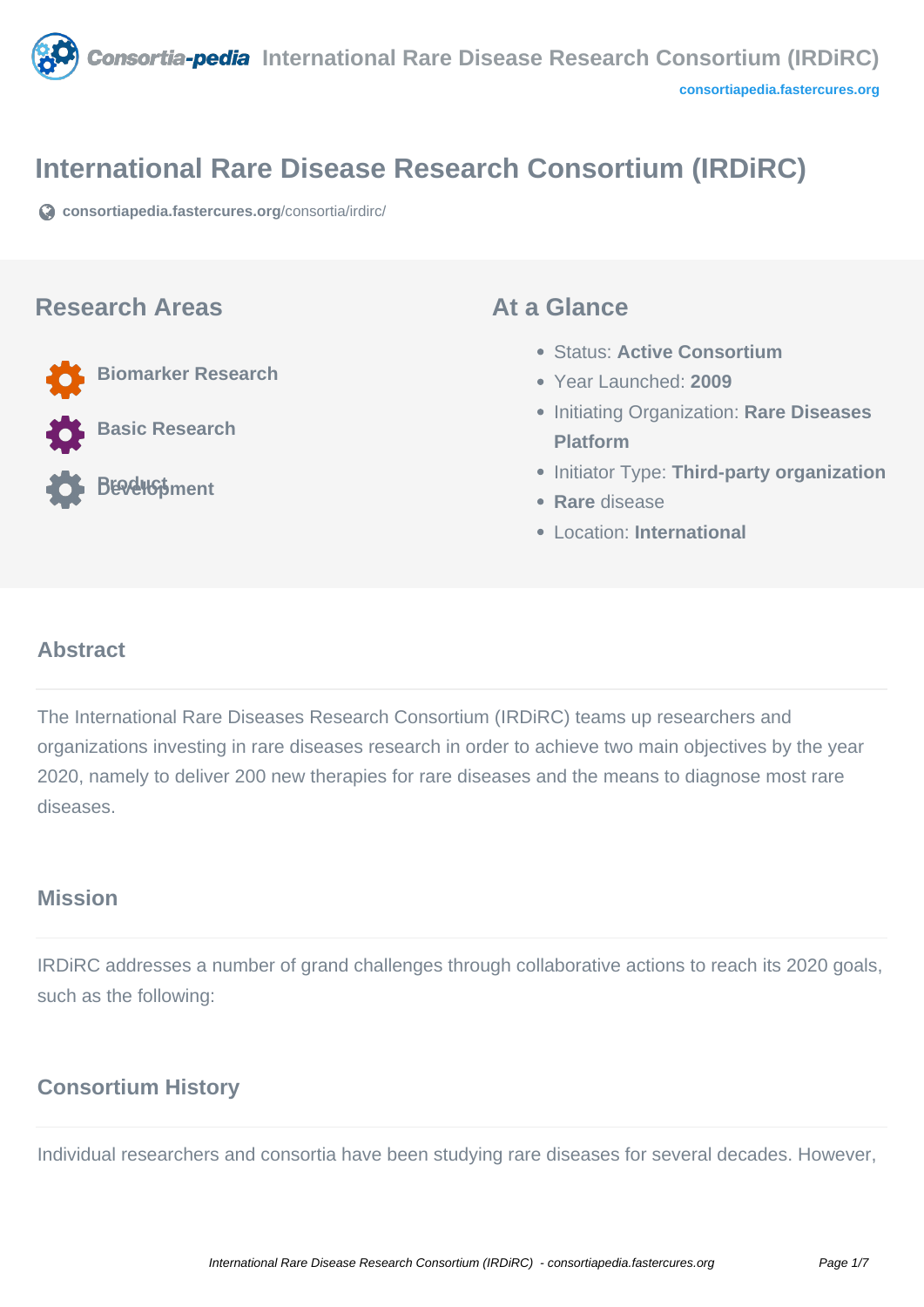# **Consortia-pedia** International Rare Disease Research Consortium (IRDiRC) **[consortiapedia.fastercures.org](http://consortiapedia.fastercures.org/)**

the rare disease research community was very fragmented, mainly because of the large heterogeneity of rare diseases. Indeed, for many diseases, the numbers of researchers and resources are very limited. Concerted efforts to organize the rare disease research community and funding were emerging in several countries, but international coordination was rather limited.

 The idea to establish IRDiRC arose during a meeting between Ruxandra Draghia-Akli (European Commission) and Francis Collins (National Institutes of Health) in 2009. Their main objective was to accelerate medical breakthroughs for people affected by rare diseases by establishing a network of research funders.

In October 2010, the European Commission and the U.S. National Institutes of Health (NIH) announced during the first preparatory workshop in Reykjavik, Iceland, their intention to join forces on rare diseases research. The two institutions planned to coordinate their research funding on rare diseases and to make major investments in this research field in the years to come.

 In April 2011, IRDiRC was officially established and launched during the second preparatory workshop in Bethesda, Md. The group of funding agency representatives agreed to have an Interim Executive Committee until the end of 2012. The group chose Ruxandra Draghia-Akli as interim chair. In October 2011, in Montreal, Canada, the third preparatory workshop gathered 100 participants representing public and private funding organizations, scientists, regulators, industry, and patient groups. It focused on continuous efforts to develop common scientific and policy frameworks to guide the activities of the participating IRDiRC members.

 In September 2012, Paul Lasko, scientific director of the Canadian Institutes of Health Research (CIHR) Institute of Genetics, was selected as the next chair of the Executive Committee, starting in 2013.

 In April 2013, the first IRDiRC conference took place in Dublin, Ireland. Researchers, clinicians, patient groups, and representatives of public and private organizations met to assess IRDiRC's three years of work.

# **Structure & Governance**

IRDiRC is run by an Executive Committee composed of one representative per funding body, each group of funders (for the small funders), representatives of patient umbrella organizations, and the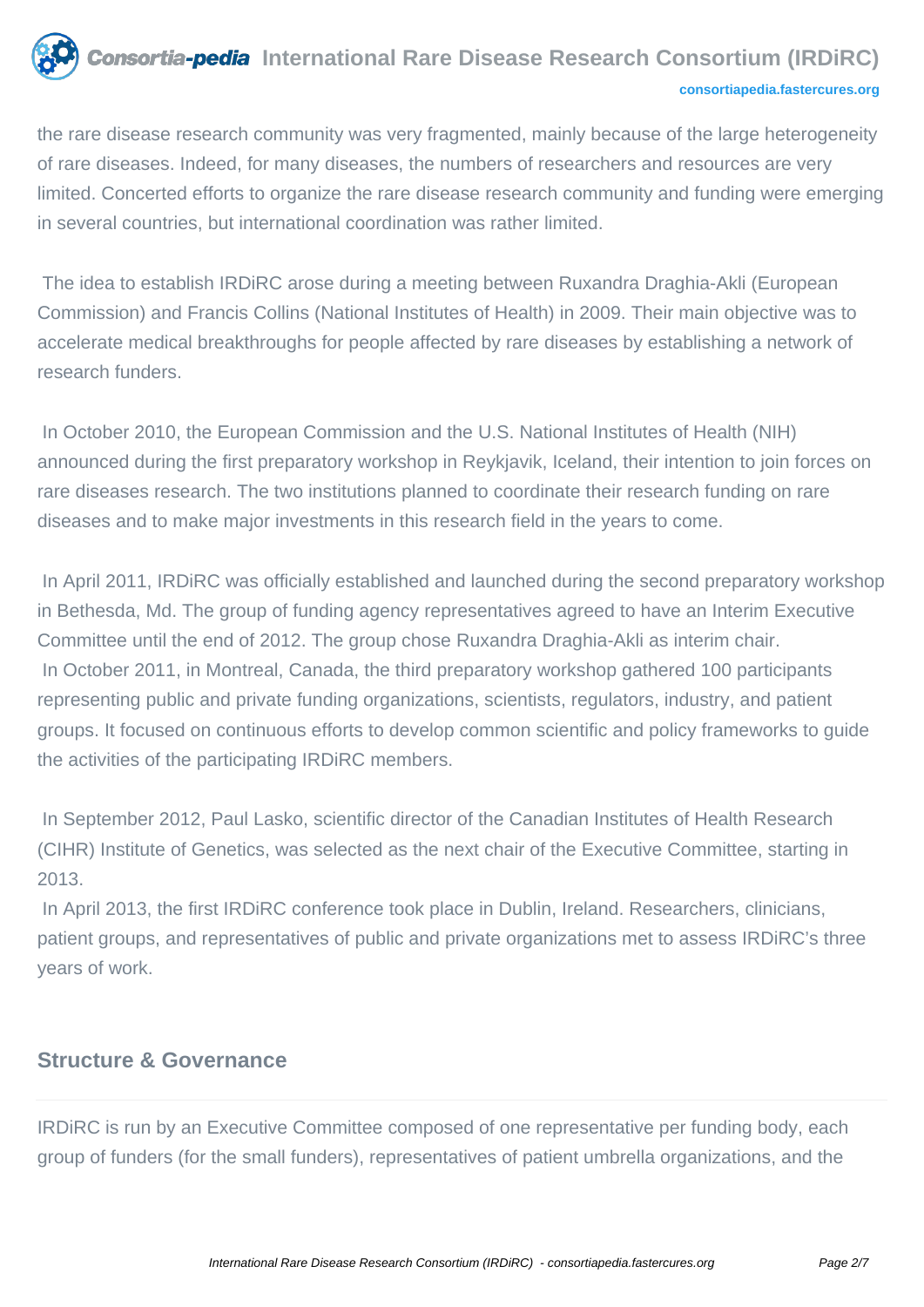chair of each of the three Scientific Committees.

IRDiRC is composed of three Scientific Committees:

# **Financing**

Members are composed of funding bodies/organizations investing a minimum of US\$10 million over five years in research projects/programs contributing toward IRDiRC objectives and invited patient advocacy group.

# **Intellectual Property**

IRDiRC research results should be rapidly shared and made highly visible to the scientific, healthcare, patient, and pharmaceutical communities. Their utility must be clearly demonstrated, and potential users must have the opportunity to receive training in the techniques and tools developed. This includes negative results, which can be as important for the rare diseases field as are new scientific breakthroughs (in relation to data-sharing policies and guidelines). A high level of visibility in scientific meetings and through scientific publications is mandated. The scientific impact of IRDiRC research projects should be maximized by pursuing opportunities for publication. Online publication of research results after peer review will be pursued in full respect of international copyright law. Where the most suitable journal for the results offers the possibility of paying a publication fee to ensure free access to all, this option will be strongly encouraged. Some IRDiRC members already mandate open-access publication for all projects they fund, and some cover open-access fees where required. In addition, journals might allow the author to post an electronic copy of the publication on their website. Publications in lay journals may be prepared in order to attract maximum attention to rare diseases.

 Intellectual property (IP) is an important factor for the public and the private sector, in particular to cover the significant cost of developing new therapies. Issues related to IP rights need to be assessed and handled in accordance with fundamental ethical rules and principles. Tools to handle IP issues may include exploitation and technological implementation plans, nonexclusive licensing, patenting, knowledge property rights, and preexisting know-how. In many instances, confidentiality agreements may be required between the parties involved.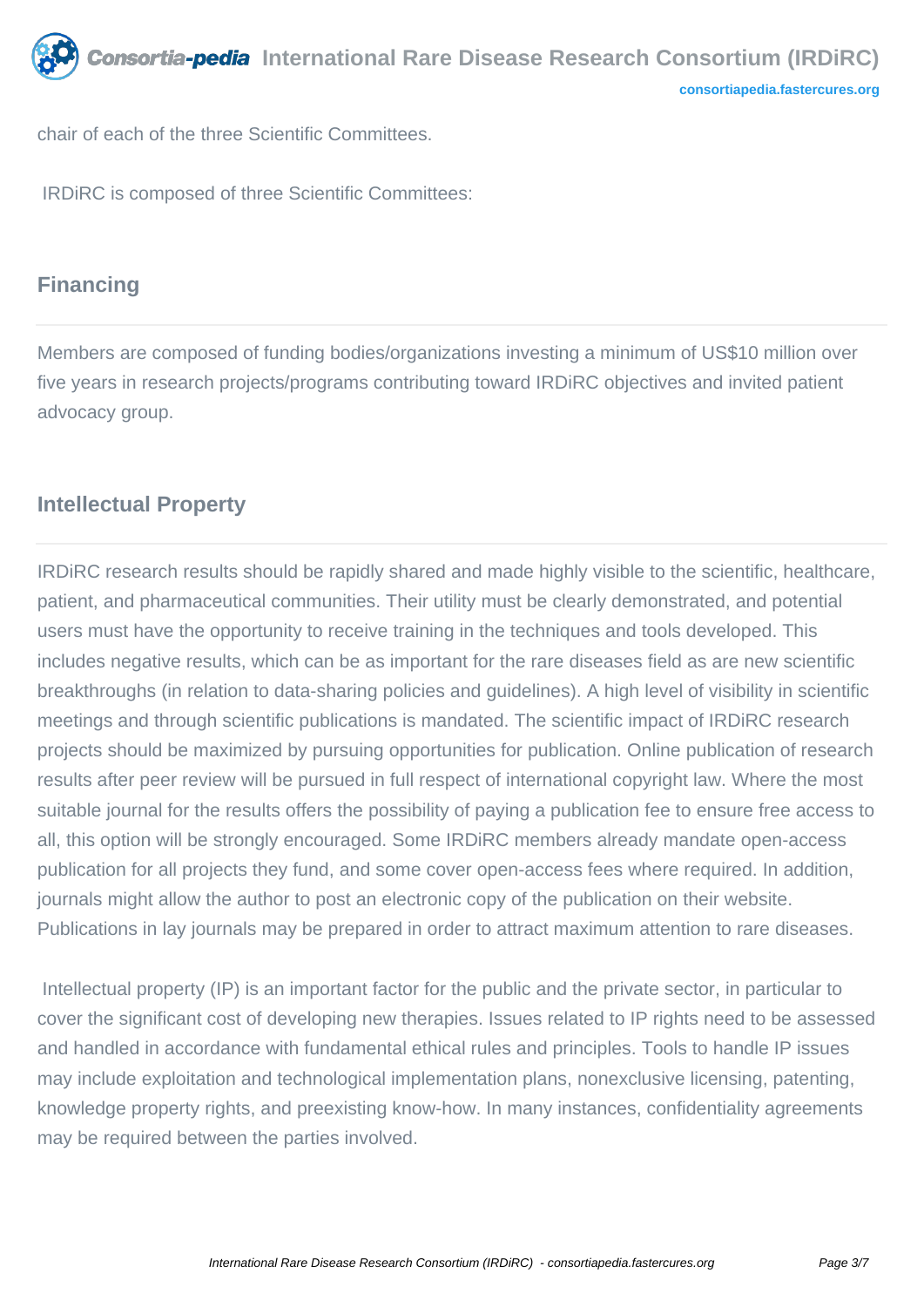

#### **Policy:**

 Research projects should publish their results in a timely manner in peer-reviewed scientific journals, preferably with open access.

#### **Guidelines:**

# **Patent Engagement**

A number of actionable key areas has been identified by IRDiRC Scientific Committees to advance IRDiRC's two main objectives for the rare disease community: have a therapy for 2OO new rare diseases and have a diagnostic test for most genetic diseases by 2020.

 Ad hoc Task Forces are constituted to accelerate policy change in areas contributing to these goals. Task Forces identify actions likely to contribute to speeding up research and development and organize the debate among the relevant stakeholders to reach agreement and ensure appropriation of decisions.

 IRDiRC has a task force that focuses on the development and adoption of patient-relevant and -reported outcome measures as instrumental in accelerating research and development in rare diseases. Another task force focuses on small population clinical trials, a collaborative effort on adaptive design, statistical methods, and acceptability of new methods in small population clinical trials.

## **Data Sharing**

To achieve the stated goals of IRDiRC, many types of resources and data will be generated and shared; this will facilitate discovery of genes and treatments while ensuring efficient utilization of resources. Resources may include, but are not limited to, patient and family material (extracted DNA, cell lines, pathological samples), technical protocols, informatics infrastructure, and analysis tools. Datasets may include, but are not limited to, phenotypes, genomic variants, other "omic" data (including transcriptomic, metabolomic, biomarkers), natural histories, and clinical trial data. Ultimately, it is critical to the overall success of IRDiRC that datasets obtained from one project will be directly comparable to datasets obtained from another project (even if generated using a different approach or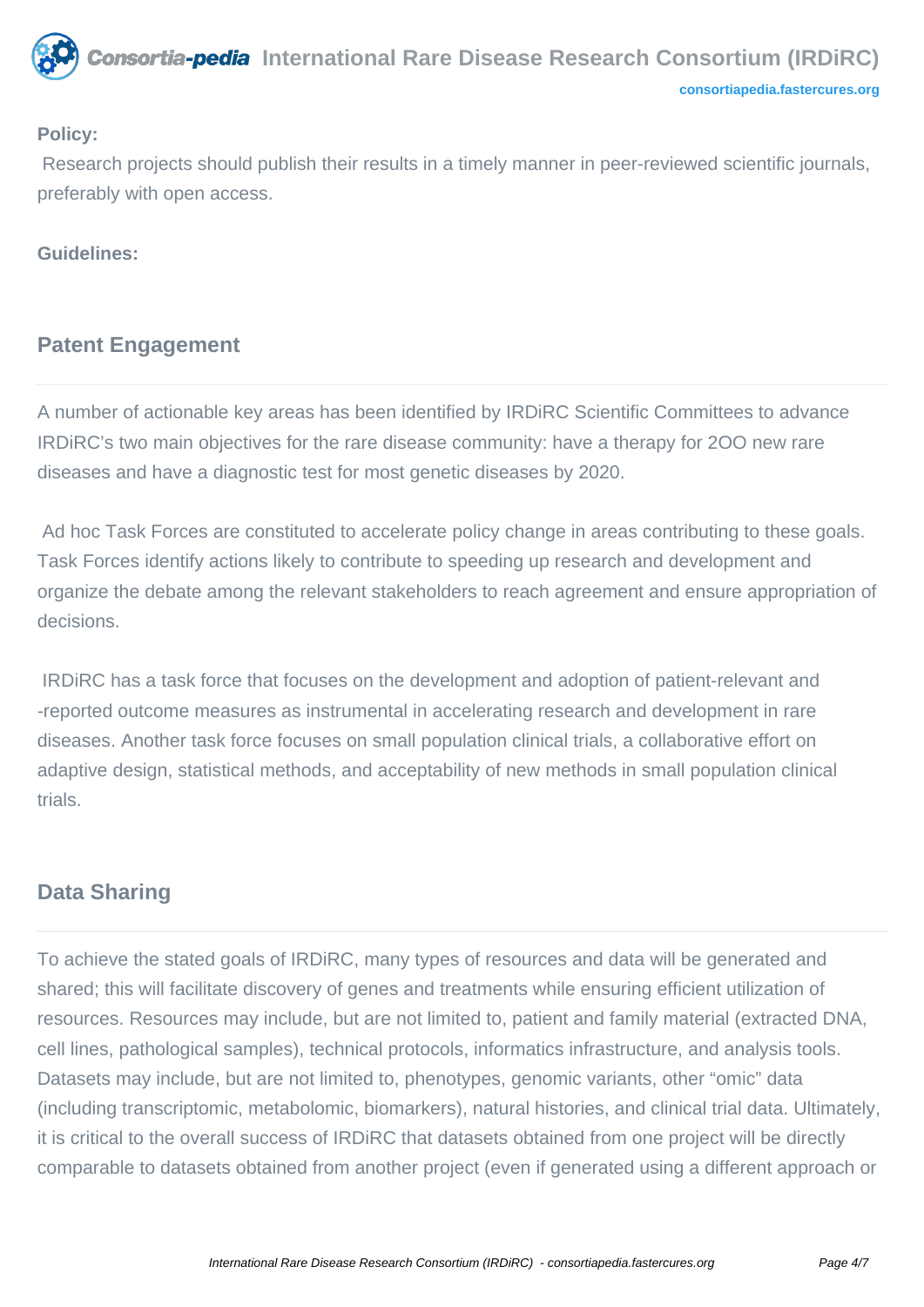

technology).

**Policies:**

# **Impact/Accomplishment**

Because of IRDiRC's objective to contribute to deliver 200 new therapies for rare diseases, IRDiRC monitors the cumulative number of medicinal products with an orphan designation and marketing approval for the treatment of rare diseases in the U.S. and/or Europe.

 The number is calculated from the information available on European Medicines Agency (EMA) and U.S. Food and Drug Administration (FDA) websites. A same medicinal product approved in both the U.S. and Europe is only counted once. A same medicinal product is counted once for each indication it received a marketing approval. Any medicinal product losing orphan designation or marketing approval for an indication will be removed from the count. The indicator is updated monthly. As of June 2015, the count is at 142 new therapies for rare diseases.

# **Links/Social Media Feed**

Homepage <http://www.irdirc.org/> Twitter [https://twitter.com/irdirc](http://www.irdirc.org/)

# **Points of Contact**

Plateforme Maladies Rares | Rare Diseases Platform 96 rue Didot 75014 Paris France phone: +33 1 56 53 81 37 fax: +33 1 56 53 81 38 email: [contact@irdirc.org](mailto:contact@irdirc.org)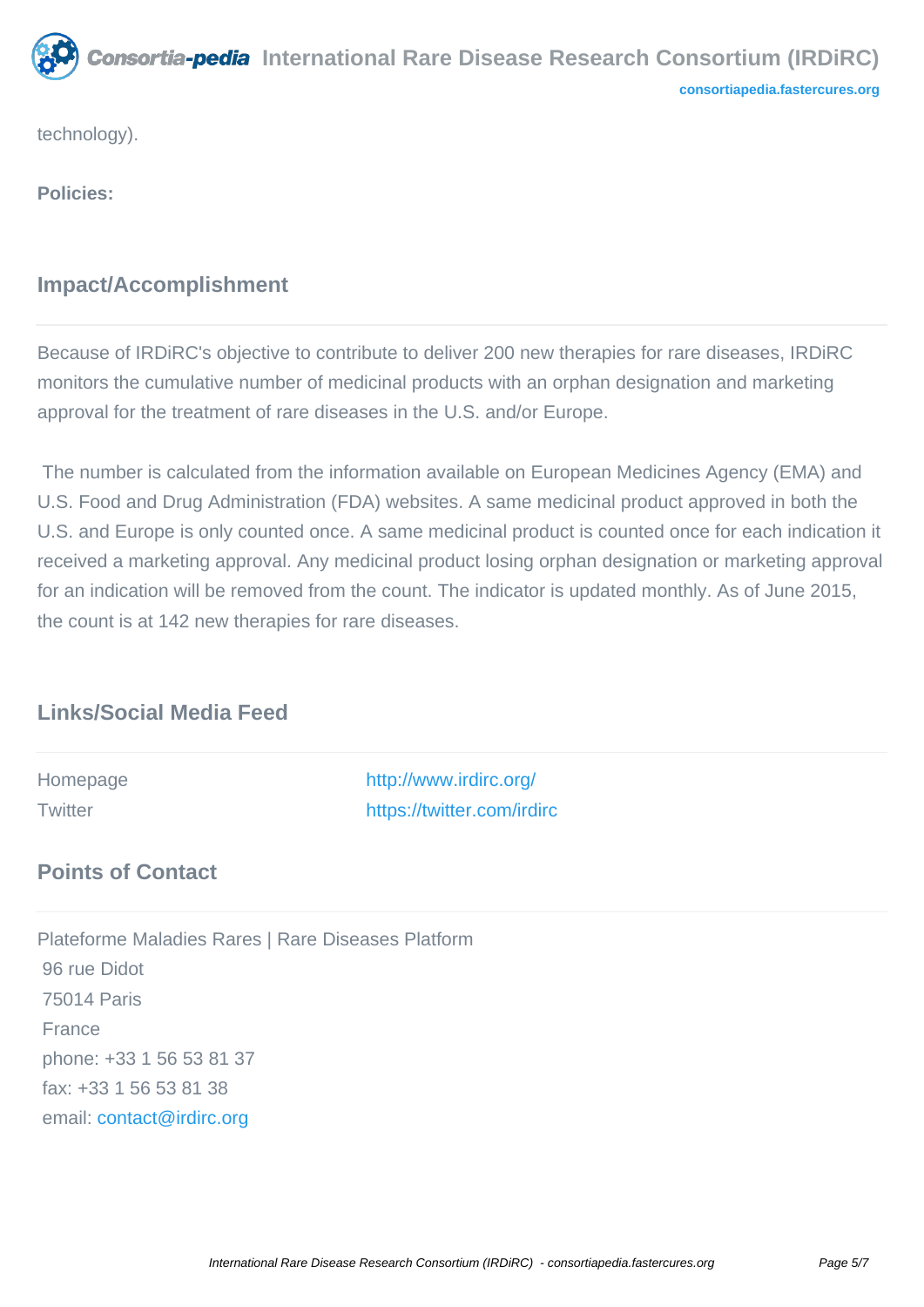

# **Sponsors & Partners**

**[consortiapedia.fastercures.org](http://consortiapedia.fastercures.org/)**

Academy of Finland Agence National de la Recherche, ANR **BGI** BioMarin Nederland B.V. Canadian Institutes for Health Research Chiesi Farmaceutici S.p.A. Children's New Hospitals Management Group Chinese Rare Disease Research Consortium E-RARE 2 Consortium European Commission European Organisation for Rare Diseases, EURORDIS European Organisation for Treatment & Research on Cancer (EORTC) Federal Ministry of Education and Research (BMBF) Food and Drug Administration, Office of Orphan Products Development (FDA) French Foundation for Rare Diseases French Muscular Dystrophy Association, AFM Genetic Alliance Genome Canada Genzyme Isis Pharmaceuticals Istituto Superiore de Sanita Japan Agency for Medical Research and Development (AMED) Korea National Institute of Health Lysogene National Cancer Institute (NIH) National Center for Advancing Translational Sciences (NIH) National Eye Institute (NIH) National Human Genome Research Institute (NIH)